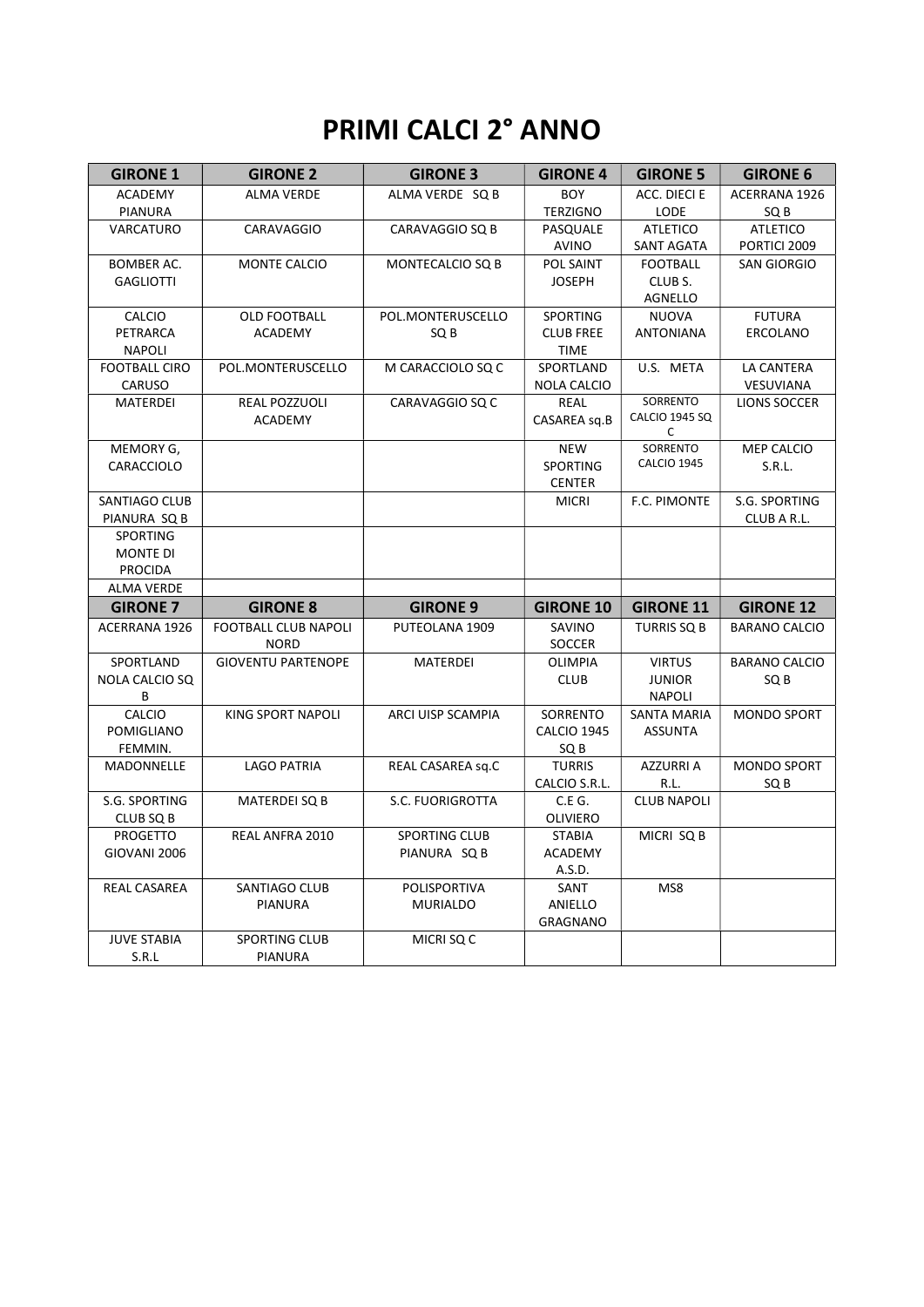#### GIORNATA 1 05/12/2021

| <b>ACADEMY PIANURA VARCATURO</b> |                        |  |
|----------------------------------|------------------------|--|
| MEMORY G,                        | <b>BOMBER AC</b>       |  |
| CARACCIOLO                       | <b>GAGLIOTTI</b>       |  |
| <b>FOOTBALL CIRO</b>             | <b>CALCIO PETRARCA</b> |  |
| <b>CARUSO</b>                    | <b>NAPOLI</b>          |  |
| SP. MONTE DI                     | <b>SANTIAGO CLUB</b>   |  |
| <b>PROCIDA</b>                   | PIANURA SQ B           |  |
| <b>MATERDEI</b>                  | ALMA VERDE             |  |

#### GIORNATA 3 – 12/12/2021

| <b>ACADEMY PIANURA</b>                  | SP. MONTE DI<br><b>PROCIDA</b>       |  |
|-----------------------------------------|--------------------------------------|--|
| <b>CALCIO PETRARCA</b><br><b>NAPOLI</b> | <b>ALMA VERDE</b>                    |  |
| MEMORY G,                               | SANTIAGO CLUB                        |  |
| CARACCIOLO                              | PIANURA SQ B                         |  |
| <b>FOOTBALL CIRO</b><br><b>CARUSO</b>   | <b>VARCATURO</b>                     |  |
| <b>MATERDEI</b>                         | <b>BOMBER AC</b><br><b>GAGLIOTTI</b> |  |

#### GIORNATA 5 – 22/12/2021 BOMBER AC BOMBER AC<br>GAGLIOTTI PLMA VERDE CALCIO PETRARCA<br>NAPOLI MEMORY G,<br>CARACCIOLO ACADEMY PIANURA FOOTBALL CIRO **CARUSO** SP. MONTE DI PROCIDA MATERDEI SANTIAGO CLUB PIANURA SQ B

|                                               | <b>GIORNATA 7 - 05/01/2022</b>       |  |
|-----------------------------------------------|--------------------------------------|--|
| <b>BOMBER AC</b><br><b>GAGLIOTTI</b>          | <b>SANTIAGO CLUB</b><br>PIANURA SQ B |  |
| <b>VARCATURO</b>                              | ALMA VERDE                           |  |
| CALCIO PETRARCA SP. MONTE DI<br><b>NAPOLI</b> | <b>PROCIDA</b>                       |  |
| <b>FOOTBALL CIRO</b>                          | MEMORY G,                            |  |
| <b>CARUSO</b>                                 | <b>CARACCIOLO</b>                    |  |
| <b>MATERDEI</b>                               | <b>ACADEMY PIANURA</b>               |  |

|                                         | <b>GIORNATA 2 - 08/12/2021</b> |  |
|-----------------------------------------|--------------------------------|--|
| <b>ALMA VERDE</b>                       | SP. MONTE DI<br><b>PROCIDA</b> |  |
| <b>SANTIAGO CLUB</b><br>PIANURA SQ B    | <b>ACADEMY PIANURA</b>         |  |
| <b>BOMBER AC</b>                        | FOOTBALL CIRO                  |  |
| GAGLIOTTI                               | <b>CARUSO</b>                  |  |
| <b>VARCATURO</b>                        | MEMORY G,<br>CARACCIOLO        |  |
| <b>CALCIO PETRARCA</b><br><b>NAPOLI</b> | <b>MATERDEI</b>                |  |

|                                      | <b>GIORNATA 4-19/12/2021</b>            |  |
|--------------------------------------|-----------------------------------------|--|
| ALMA VERDE                           | <b>ACADEMY PIANURA</b>                  |  |
| SANTIAGO CLUB<br>PIANURA SQ B        | <b>FOOTBALL CIRO</b><br><b>CARUSO</b>   |  |
| <b>BOMBER AC</b><br><b>GAGLIOTTI</b> | <b>CALCIO PETRARCA</b><br><b>NAPOLI</b> |  |
| SP. MONTE DI<br><b>PROCIDA</b>       | MEMORY G,<br>CARACCIOLO                 |  |
| <b>VARCATURO</b>                     | MATERDEI                                |  |

| GIORNATA 6 - 29/12/2021        |                        |  |
|--------------------------------|------------------------|--|
| <b>ALMA VERDE</b>              | MEMORY G,              |  |
|                                | CARACCIOLO             |  |
| <b>SANTIAGO CLUB</b>           | <b>CALCIO PETRARCA</b> |  |
| PIANURA SQ B                   | NAPOLI                 |  |
|                                | <b>BOMBER AC</b>       |  |
| <b>VARCATURO</b>               | <b>GAGLIOTTI</b>       |  |
|                                | <b>FOOTBALL CIRO</b>   |  |
| <b>ACADEMY PIANURA</b>         | <b>CARUSO</b>          |  |
| SP. MONTE DI<br><b>PROCIDA</b> | MATERDEI               |  |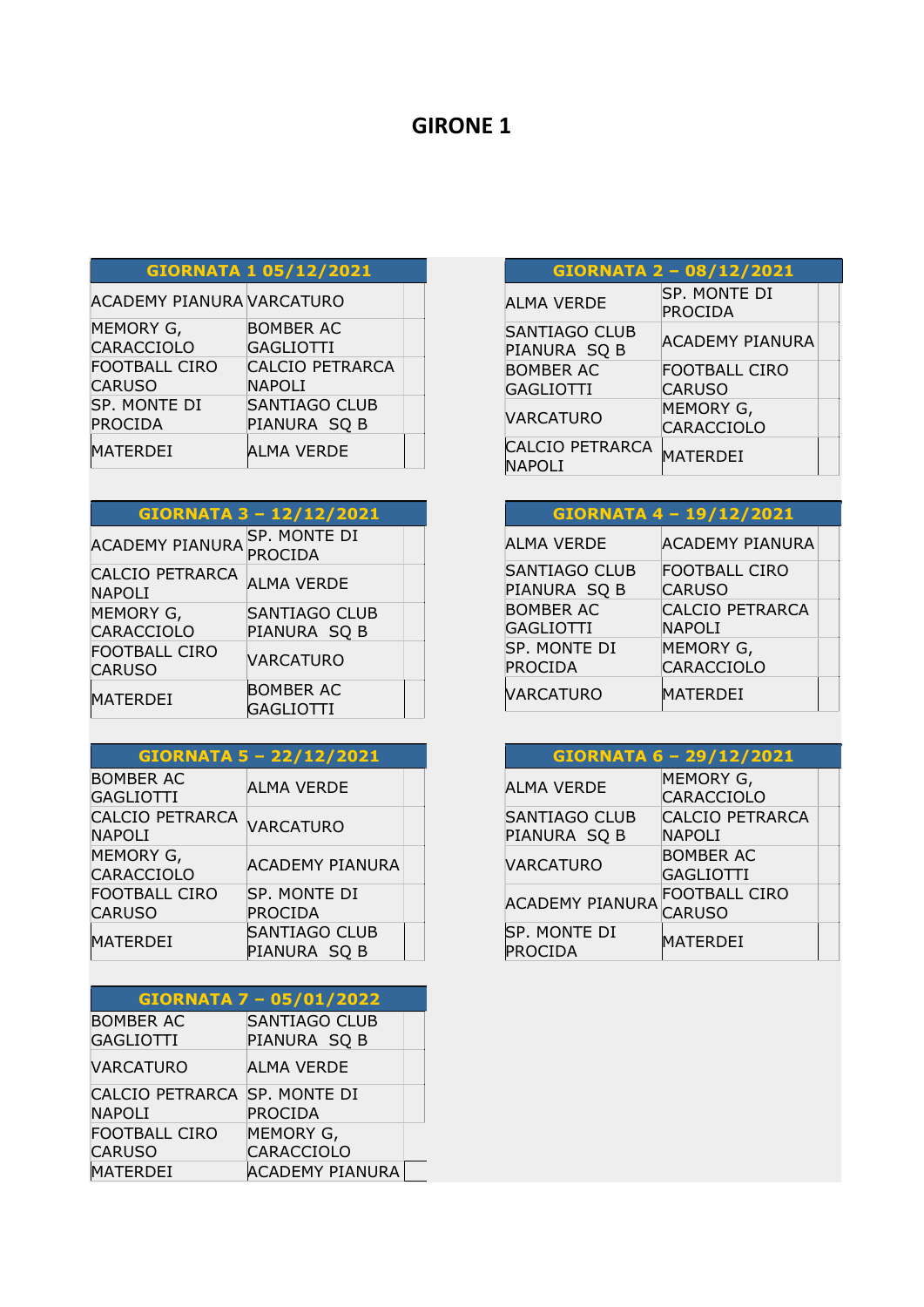| <b>GIORNATA 8 - 09/01/2022</b>       |                                  |  |  |
|--------------------------------------|----------------------------------|--|--|
| <b>SANTIAGO CLUB</b><br>PIANURA SQ B | <b>VARCATURO</b>                 |  |  |
| <b>ACADEMY PIANURA</b>               | <b>CALCIO PETRARCA</b><br>NAPOLI |  |  |
| FOOTBALL CIRO<br><b>CARUSO</b>       | ALMA VERDE                       |  |  |
| SP. MONTE DI                         | <b>BOMBER AC</b>                 |  |  |
| <b>PROCIDA</b>                       | <b>GAGLIOTTI</b>                 |  |  |
| MEMORY G,<br>CARACCIOLO              | MATERDEI                         |  |  |

| GIORNATA 9 - 16/01/2022              |                                      |  |  |
|--------------------------------------|--------------------------------------|--|--|
| <b>ALMA VERDE</b>                    | <b>SANTIAGO CLUB</b><br>PIANURA SQ B |  |  |
| <b>BOMBER AC</b><br><b>GAGLIOTTI</b> | <b>ACADEMY PIANURA</b>               |  |  |
| <b>VARCATURO</b>                     | SP. MONTE DI<br><b>PROCIDA</b>       |  |  |
| <b>CALCIO PETRARCA</b>               | MEMORY G,                            |  |  |
| <b>NAPOLI</b>                        | CARACCIOLO                           |  |  |
| <b>MATERDEI</b>                      | <b>FOOTBALL CIRO</b>                 |  |  |
|                                      | CARUSO                               |  |  |

| GIORNATA 1 - 05/12/2021               |                                        |  |  |
|---------------------------------------|----------------------------------------|--|--|
| ALMA VERDE                            | CARAVAGGIO                             |  |  |
| <b>MONTECALCIO</b>                    | POL.MONTERUSCEL<br>LO                  |  |  |
| <b>OLD FOOTBALL</b><br><b>ACADEMY</b> | <b>REAL POZZUOLI</b><br><b>ACADEMY</b> |  |  |

| GIORNATA 3 - 19/12/2021               |                   |  |
|---------------------------------------|-------------------|--|
| REAL POZZUOLI<br><b>ACADEMY</b>       | <b>CARAVAGGIO</b> |  |
| <b>OLD FOOTBALL</b><br><b>ACADEMY</b> | MONTECALCIO       |  |
| ALMA VERDE SQ B                       | POL.MONTERUSCEL   |  |
|                                       |                   |  |

| GIORNATA 5 - 09/01/2022         |                                       |  |  |
|---------------------------------|---------------------------------------|--|--|
| REAL POZZUOLI<br><b>ACADEMY</b> | MONTECALCIO                           |  |  |
| ALMA VERDE SQ B                 | <b>OLD FOOTBALL</b><br><b>ACADEMY</b> |  |  |
| <b>CARAVAGGIO</b>               | POL.MONTERUSCEL<br>LΟ                 |  |  |

| GIORNATA 2 - 12/12/2021           |                 |  |  |
|-----------------------------------|-----------------|--|--|
| REAL POZZUOLI<br><b>ACADEMY</b>   | ALMA VERDE SQ B |  |  |
| CARAVAGGIO                        | MONTECALCIO     |  |  |
| POL.MONTERUSCELOLD FOOTBALL<br>LO | <b>ACADEMY</b>  |  |  |

| GIORNATA 4 - 22/12/2021               |                   |  |
|---------------------------------------|-------------------|--|
| POL.MONTERUSCELREAL POZZUOLI          |                   |  |
| LO                                    | <b>ACADEMY</b>    |  |
| <b>OLD FOOTBALL</b><br><b>ACADEMY</b> | <b>CARAVAGGIO</b> |  |
| MONTECALCIO                           | ALMA VERDE SQ B   |  |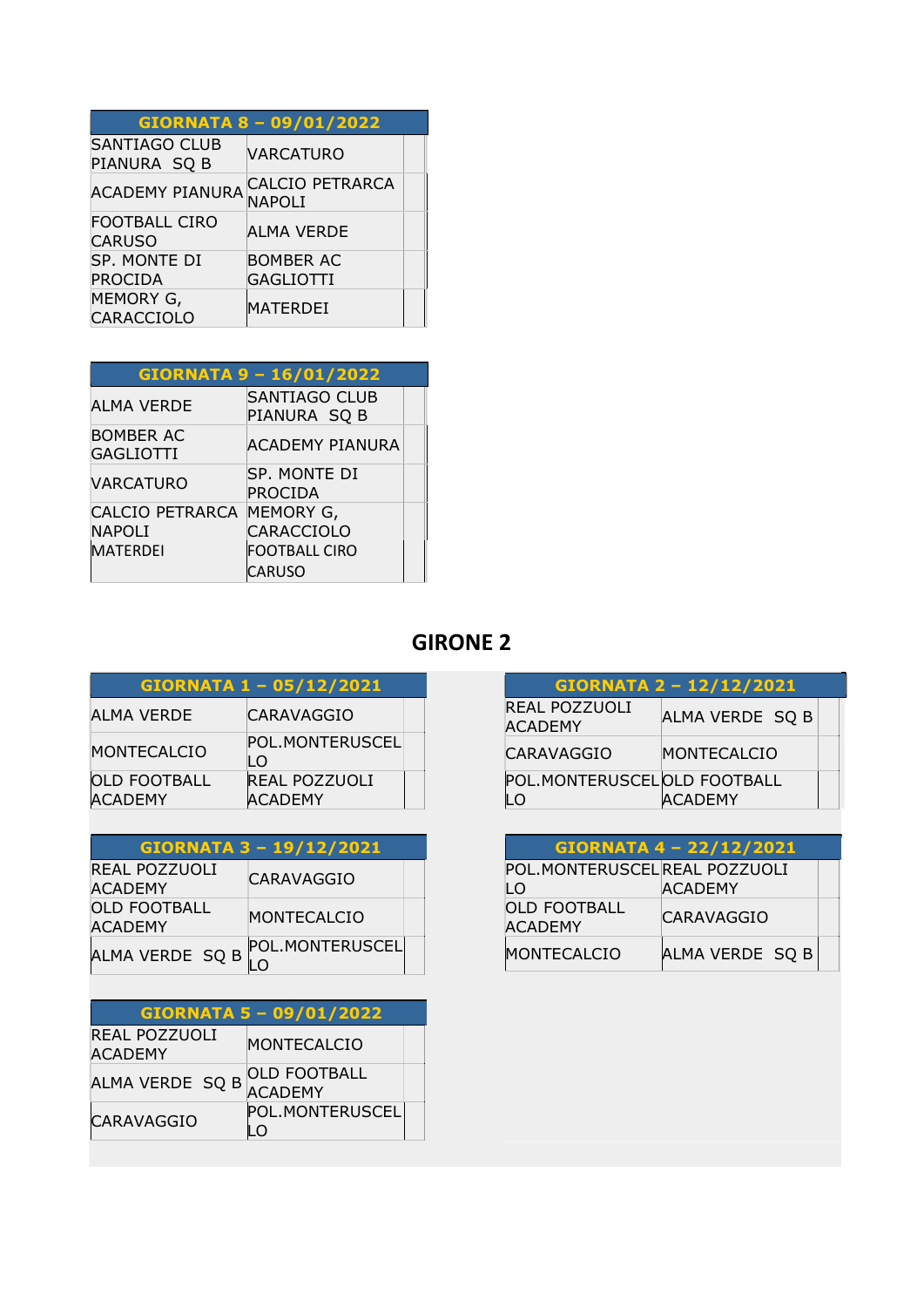#### GIORNATA 1 – 05/12/2021

ALMA VERDE SQ B CARAVAGGIO B MONTECALCIO B POL.MONTERUSCEL LO B

M CARACCIOLO SQ <mark>CARAVAGGIO SQ C</mark><br>C

| GIORNATA 3 - 19/12/2021 |  |  |
|-------------------------|--|--|
|                         |  |  |

| CARAVAGGIO SO C CARAVAGGIO B       |  |
|------------------------------------|--|
| M CARACCIOLO SQ MONTECALCIO B<br>C |  |

ALMA VERDE SQ B POL.MONTERUSCEL LO B

#### GIORNATA 5 – 09/01/2022

CARAVAGGIO SQ C MONTECALCIO B ALMA VERDE  $\left. \begin{matrix} \mathsf{S}\mathsf{Q} \mathsf{B} \end{matrix} \right|^\mathsf{M}$  CARACCIOLO SQ CARAVAGGIO B POL.MONTERUSCEL LO B

| <b>GIORNATA 2 - 12/12/2021</b> |  |  |
|--------------------------------|--|--|
|                                |  |  |

CARAVAGGIO SQ C ALMA VERDE SQ B

| CARAVAGGIO B                   | MONTECALCIO B |  |
|--------------------------------|---------------|--|
| POL.MONTERUSCELM CARACCIOLO SQ |               |  |
| LO B                           |               |  |

| <b>GIORNATA 4 - 22/12/2021</b>                     |                 |  |  |
|----------------------------------------------------|-----------------|--|--|
| POL.MONTERUSCEL CARAVAGGIO SQ C<br>LO <sub>B</sub> |                 |  |  |
| M CARACCIOLO SQ CARAVAGGIO B                       |                 |  |  |
| MONTECALCIO B                                      | ALMA VERDE SQ B |  |  |

| GIORNATA 1 - 05/12/2021      |                                          |  |
|------------------------------|------------------------------------------|--|
| <b>BOY TERZIGNO</b>          | PASQUALE AVINO                           |  |
| POL SAINT JOSEPH             | <b>SPORTING CLUB</b><br><b>FREE TIME</b> |  |
| MICRI                        | <b>SPORTLAND NOLA</b><br><b>CALCIO</b>   |  |
| <b>REAL CASAREA</b><br>lsg.B | <b>NEW SPORTING</b><br><b>CENTER</b>     |  |

| GIORNATA 3 - 12/12/2021                |                                          |  |  |
|----------------------------------------|------------------------------------------|--|--|
| <b>SPORTLAND NOLA</b><br><b>CALCIO</b> | PASQUALE AVINO                           |  |  |
| <b>REAL CASAREA</b><br>sq.B            | <b>POL SAINT JOSEPH</b>                  |  |  |
| <b>BOY TERZIGNO</b>                    | <b>NEW SPORTING</b><br><b>CENTER</b>     |  |  |
| <b>MICRI</b>                           | <b>SPORTING CLUB</b><br><b>FREE TIME</b> |  |  |

| GIORNATA 2 - 08/12/2021                  |                             |  |
|------------------------------------------|-----------------------------|--|
| PASQUALE AVINO                           | POL SAINT JOSEPH            |  |
| <b>SPORTLAND NOLA</b><br><b>CALCIO</b>   | <b>BOY TERZIGNO</b>         |  |
| <b>SPORTING CLUB</b><br><b>FREE TIME</b> | <b>REAL CASAREA</b><br>sg.B |  |
| <b>NEW SPORTING</b><br><b>CENTER</b>     | <b>MICRI</b>                |  |

| <b>GIORNATA 4-19/12/2021</b>             |                                 |  |
|------------------------------------------|---------------------------------|--|
| PASQUALE AVINO                           | REAL CASAREA<br>sg.B            |  |
| <b>NEW SPORTING</b><br>CENTER            | <b>SPORTLAND NOLA</b><br>CALCIO |  |
| POL SAINT JOSEPH MICRI                   |                                 |  |
| <b>SPORTING CLUB</b><br><b>FREE TIME</b> | <b>BOY TERZIGNO</b>             |  |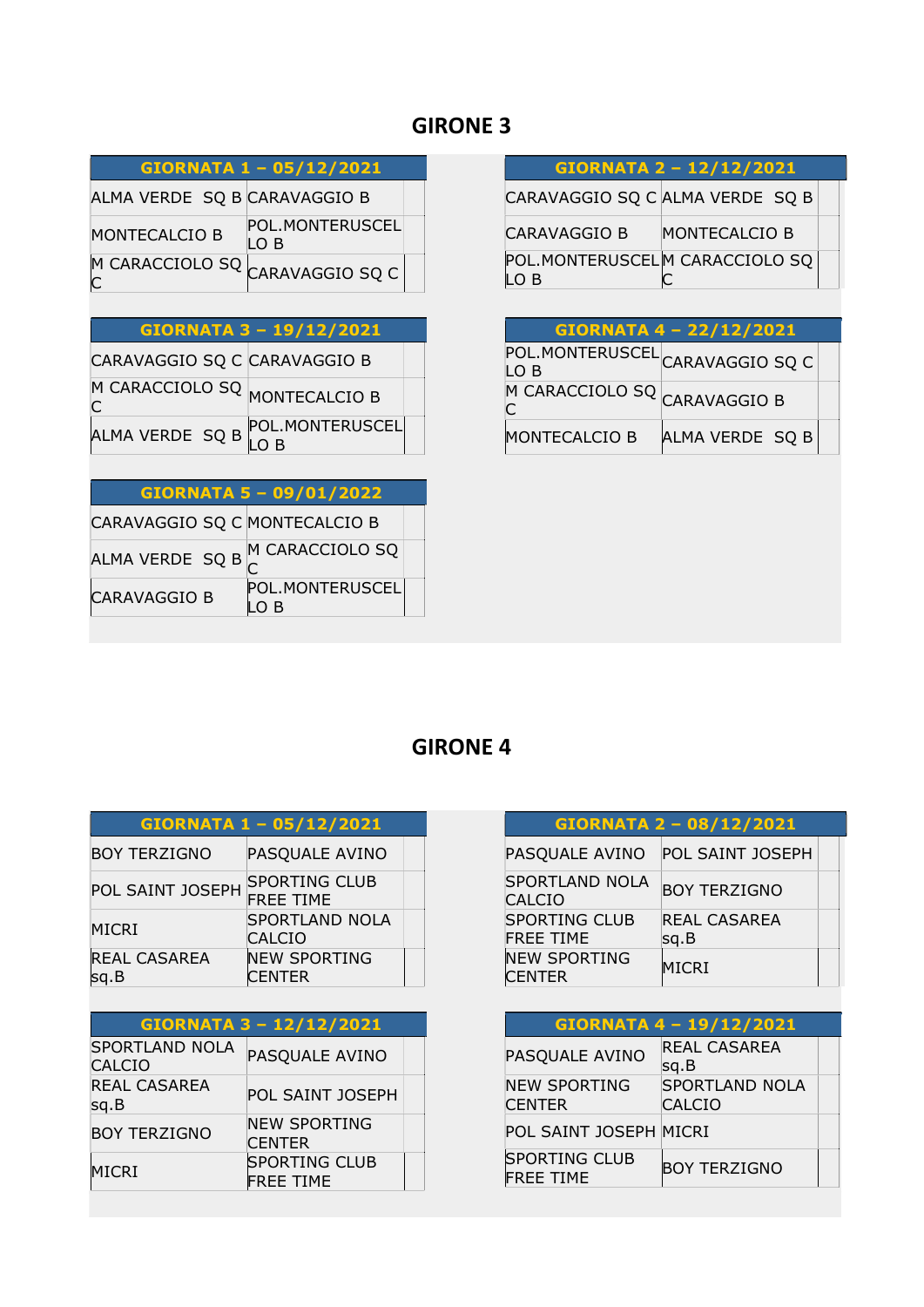| GIORNATA 5 - 22/12/2021                |                                          |  |
|----------------------------------------|------------------------------------------|--|
| <b>NEW SPORTING</b><br><b>CENTER</b>   | PASQUALE AVINO                           |  |
| <b>MICRI</b>                           | REAL CASAREA<br>sq.B                     |  |
| <b>SPORTLAND NOLA</b><br><b>CALCIO</b> | <b>SPORTING CLUB</b><br><b>FREE TIME</b> |  |
| <b>BOY TERZIGNO</b>                    | POL SAINT JOSEPH                         |  |

|                                          | GIORNATA 7 - 09/01/2022     |  |
|------------------------------------------|-----------------------------|--|
| <b>SPORTING CLUB</b><br><b>FREE TIME</b> | PASQUALE AVINO              |  |
| <b>BOY TERZIGNO</b>                      | MICRI                       |  |
| <b>NEW SPORTING</b><br><b>CENTER</b>     | POL SAINT IOSEPH            |  |
| <b>SPORTLAND NOLA</b><br>CALCIO          | <b>REAL CASAREA</b><br>sg.B |  |

|                                          | GIORNATA 6 - 29/12/2021              |  |
|------------------------------------------|--------------------------------------|--|
| PASQUALE AVINO                           | MICRI                                |  |
| <b>SPORTING CLUB</b><br><b>FREE TIME</b> | <b>NEW SPORTING</b><br><b>CENTER</b> |  |
| <b>REAL CASAREA</b><br>sq.B              | <b>BOY TERZIGNO</b>                  |  |
| POL SAINT JOSEPH                         | <b>SPORTLAND NOLA</b><br>CIO         |  |

|                                  | GIORNATA 1 - 05/12/2021                   |  |
|----------------------------------|-------------------------------------------|--|
| ACC. DIECI E LODE                | ATLETICO SANT<br>AGATA                    |  |
| <b>NUOVA</b><br><b>ANTONIANA</b> | <b>FOOTBALL CLUB S.</b><br><b>AGNELLO</b> |  |
| SORRENTO CALCIO<br>1945 SQ C     | F.C. PIMONTE                              |  |
| SORRENTO CALCIO META<br>1945     |                                           |  |

#### GIORNATA 3 – 12/12/2021

| <b>F.C. PIMONTE</b>                           | <b>ATLETICO SANT</b><br>AGATA |
|-----------------------------------------------|-------------------------------|
| SORRENTO CALCIO NUOVA<br>1945                 | ANTONIANA                     |
| ACC. DIECI E LODE META                        |                               |
| SORRENTO CALCIO FOOTBALL CLUB S.<br>1945 SQ C | <b>AGNELLO</b>                |

|                         | <b>GIORNATA 5 - 22/12/2021</b>            |  |
|-------------------------|-------------------------------------------|--|
| <b>META</b>             | <b>ATLETICO SANT</b><br>AGATA             |  |
| 1945 SQ C               | SORRENTO CALCIO SORRENTO CALCIO<br>1945   |  |
| <b>F.C. PIMONTE</b>     | <b>FOOTBALL CLUB S.</b><br><b>AGNELLO</b> |  |
| ACC. DIECI E LODE NUOVA | <b>ANTONIANA</b>                          |  |

| GIORNATA 2 - 08/12/2021              |                                          |  |
|--------------------------------------|------------------------------------------|--|
| <b>ATLETICO SANT</b><br><b>AGATA</b> | <b>NUOVA</b><br><b>ANTONIANA</b>         |  |
| <b>F.C. PIMONTE</b>                  | ACC. DIECI E LODE                        |  |
| <b>AGNELLO</b>                       | FOOTBALL CLUB S. SORRENTO CALCIO<br>1945 |  |
| <b>META</b>                          | <b>SORRENTO CALCIO</b><br>1945 SQ C      |  |

| <b>GIORNATA 4-19/12/2021</b>         |                                     |
|--------------------------------------|-------------------------------------|
| <b>ATLETICO SANT</b><br><b>AGATA</b> | SORRENTO CALCIO<br>1945             |
| <b>META</b>                          | <b>F.C. PIMONTE</b>                 |
| <b>NUOVA</b><br><b>ANTONIANA</b>     | <b>SORRENTO CALCIO</b><br>1945 SQ C |
| FOOTBALL CLUB S.<br><b>AGNELLO</b>   | ACC. DIECI E LODE                   |

| GIORNATA 6 - 29/12/2021            |                                   |  |
|------------------------------------|-----------------------------------|--|
| <b>ATLETICO SANT</b>               | <b>SORRENTO CALCIO</b>            |  |
| AGATA                              | 1945 SQ C                         |  |
| FOOTBALL CLUB S.<br><b>AGNELLO</b> | <b>MFTA</b>                       |  |
| 1945                               | SORRENTO CALCIO ACC. DIECI E LODE |  |
| <b>NUOVA</b><br><b>ANTONIANA</b>   | <b>F.C. PIMONTE</b>               |  |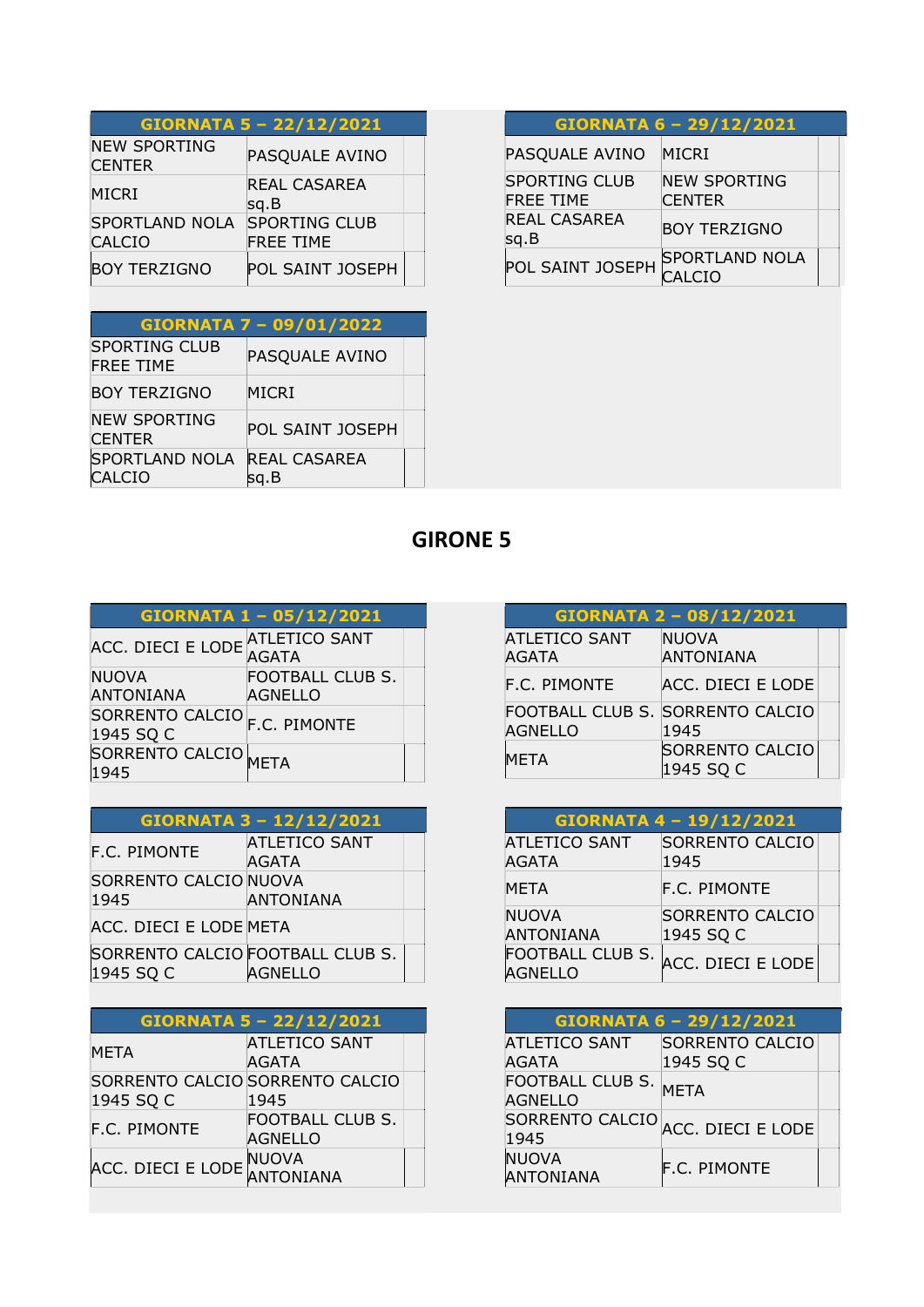|                                | <b>GIORNATA 7 - 09/01/2022</b>                 |
|--------------------------------|------------------------------------------------|
| FOOTBALL CLUB S. ATLETICO SANT |                                                |
| <b>AGNELLO</b>                 | AGATA                                          |
|                                | ACC. DIECI E LODE SORRENTO CALCIO<br>1945 SQ C |
| <b>META</b>                    | <b>NUOVA</b><br><b>ANTONIANA</b>               |
| F.C. PIMONTE                   | SORRENTO CALCIO<br>1945                        |

|                              | GIORNATA 1 - 05/12/2021        |  |
|------------------------------|--------------------------------|--|
| <b>ACERRANA 1926</b><br>SQ B | ATL. PORTICI                   |  |
| <b>SAN GIORGIO</b>           | FUTURA ERCOLANO                |  |
| <b>LIONS SOCCER</b>          | LA CANTERA<br><b>VESUVIANA</b> |  |
| <b>SPORTING CLUB</b>         | <b>MEP</b>                     |  |

| <b>GIORNATA 3 - 12/12/2021</b> |                        |  |
|--------------------------------|------------------------|--|
| LA CANTERA<br><b>VESUVIANA</b> | ATL. PORTICI           |  |
| <b>SPORTING CLUB</b>           | <b>SAN GIORGIO</b>     |  |
| <b>ACERRANA 1926</b><br>SQ B   | <b>MEP</b>             |  |
| <b>LIONS SOCCER</b>            | <b>FUTURA ERCOLANO</b> |  |

| <b>GIORNATA 5 - 22/12/2021</b> |                        |  |
|--------------------------------|------------------------|--|
| MEP                            | ATL. PORTICI           |  |
| <b>LIONS SOCCER</b>            | <b>SPORTING CLUB</b>   |  |
| LA CANTERA<br><b>VESUVIANA</b> | <b>FUTURA ERCOLANO</b> |  |
| <b>ACERRANA 1926</b><br>) B    | ISAN GIORGIO           |  |

| <b>GIORNATA 7 - 09/01/2022</b> |                      |  |
|--------------------------------|----------------------|--|
| FUTURA ERCOLANOATL. PORTICI    |                      |  |
| ACERRANA 1926<br>SQ B          | <b>LIONS SOCCER</b>  |  |
| <b>MEP</b>                     | <b>SAN GIORGIO</b>   |  |
| LA CANTERA<br><b>VESUVIANA</b> | <b>SPORTING CLUB</b> |  |

| GIORNATA 2 - 08/12/2021        |                              |  |
|--------------------------------|------------------------------|--|
| ATL. PORTICI                   | <b>SAN GIORGIO</b>           |  |
| LA CANTERA<br><b>VESUVIANA</b> | <b>ACERRANA 1926</b><br>SQ B |  |
| FUTURA ERCOLANO SPORTING CLUB  |                              |  |
| MEP                            | LIONS SOCCER                 |  |

| GIORNATA 4 - 19/12/2021       |                                       |  |
|-------------------------------|---------------------------------------|--|
| ATL. PORTICI                  | SPORTING CLUB                         |  |
| <b>MEP</b>                    | <b>LA CANTERA</b><br><b>VESUVIANA</b> |  |
| <b>SAN GIORGIO</b>            | <b>LIONS SOCCER</b>                   |  |
| FUTURA ERCOLANO ACERRANA 1926 |                                       |  |

| GIORNATA 6 - 29/12/2021   |                                       |  |
|---------------------------|---------------------------------------|--|
| <b>ATL. PORTICI</b>       | LIONS SOCCER                          |  |
| <b>FUTURA ERCOLANOMEP</b> |                                       |  |
| <b>SPORTING CLUB</b>      | <b>ACERRANA 1926</b><br>SQ B          |  |
| <b>SAN GIORGIO</b>        | <b>LA CANTERA</b><br><b>VESUVIANA</b> |  |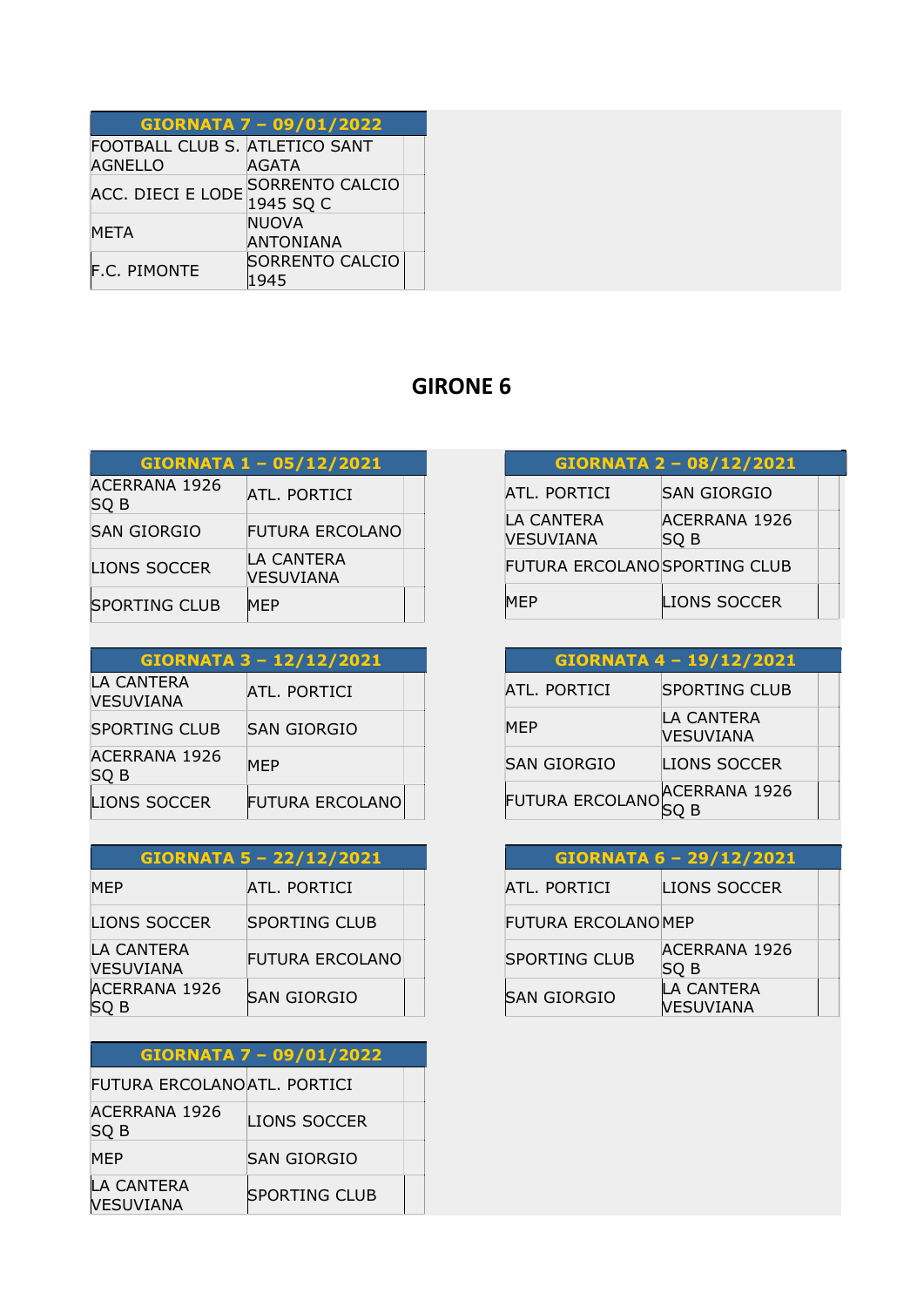#### GIORNATA 1 – 05/12/2021  $SPORTLAND NOLA$

| <b>ACERRANA 1926</b>                          | SPUNTLAND NULA  |  |
|-----------------------------------------------|-----------------|--|
|                                               | CALCIO SQ B     |  |
|                                               | <b>CALCIO</b>   |  |
| <b>MADONNELLE</b><br><b>JUVE STABIA S.R.L</b> | POMIGLIANO      |  |
|                                               | FEMMIN.         |  |
|                                               | <b>PROGETTO</b> |  |
|                                               | GIOVANI 2006    |  |
| SPORTING CLUB B REAL CASAREA                  |                 |  |
|                                               |                 |  |

| <b>GIORNATA 3 - 12/12/2021</b>  |                                      |  |
|---------------------------------|--------------------------------------|--|
| <b>PROGETTO</b><br>GIOVANI 2006 | <b>SPORTLAND NOLA</b><br>CALCIO SQ B |  |
| SPORTING CLUB B MADONNELLE      |                                      |  |
| <b>ACERRANA 1926</b>            | REAL CASAREA                         |  |
| JUVE STABIA S.R.L POMIGLIANO    | <b>CALCIO</b><br>FEMMIN.             |  |

| GIORNATA 5 - 22/12/2021           |                                        |  |
|-----------------------------------|----------------------------------------|--|
| REAL CASAREA                      | <b>SPORTLAND NOLA</b><br>CALCIO SQ B   |  |
| JUVE STABIA S.R.L SPORTING CLUB B |                                        |  |
| <b>PROGETTO</b><br>GIOVANI 2006   | <b>CALCIO</b><br>POMIGLIANO<br>FEMMIN. |  |
| <b>ACERRANA 1926</b>              | <b>MADONNELLE</b>                      |  |

| <b>GIORNATA 7 - 09/01/2022</b>         |                                      |  |
|----------------------------------------|--------------------------------------|--|
| <b>CALCIO</b><br>POMIGLIANO<br>FEMMIN. | <b>SPORTLAND NOLA</b><br>CALCIO SQ B |  |
| <b>ACERRANA 1926</b>                   | <b>JUVE STABIA S.R.L</b>             |  |
| <b>REAL CASAREA</b>                    | MADONNELLE                           |  |
| <b>PROGETTO</b><br>GIOVANI 2006        | <b>SPORTING CLUB B</b>               |  |

| <b>GIORNATA 2 - 08/12/2021</b>       |                        |
|--------------------------------------|------------------------|
| <b>SPORTLAND NOLA</b><br>CALCIO SQ B | <b>MADONNELLE</b>      |
| <b>PROGETTO</b><br>GIOVANI 2006      | ACERRANA 1926          |
| CALCIO<br>POMIGLIANO<br>FEMMIN.      | <b>SPORTING CLUB B</b> |
| <b>REAL CASAREA</b>                  | JUVE STABIA S.R.L      |

| GIORNATA 4 - 19/12/2021                |                                 |  |
|----------------------------------------|---------------------------------|--|
| <b>SPORTLAND NOLA</b><br>CALCIO SQ B   | <b>SPORTING CLUB B</b>          |  |
| REAL CASAREA                           | <b>PROGETTO</b><br>GIOVANI 2006 |  |
| MADONNELLE                             | <b>JUVE STABIA S.R.L</b>        |  |
| <b>CALCIO</b><br>POMIGLIANO<br>FEMMIN. | <b>ACERRANA 1926</b>            |  |

| GIORNATA 6 - 29/12/2021                     |                                 |  |
|---------------------------------------------|---------------------------------|--|
| <b>SPORTLAND NOLA</b><br><b>CALCIO SQ B</b> | <b>JUVE STABIA S.R.L</b>        |  |
| <b>CALCIO</b><br>POMIGLIANO<br>FEMMIN.      | REAL CASAREA                    |  |
| SPORTING CLUB B ACERRANA 1926               |                                 |  |
| <b>MADONNELLE</b>                           | <b>PROGETTO</b><br>GIOVANI 2006 |  |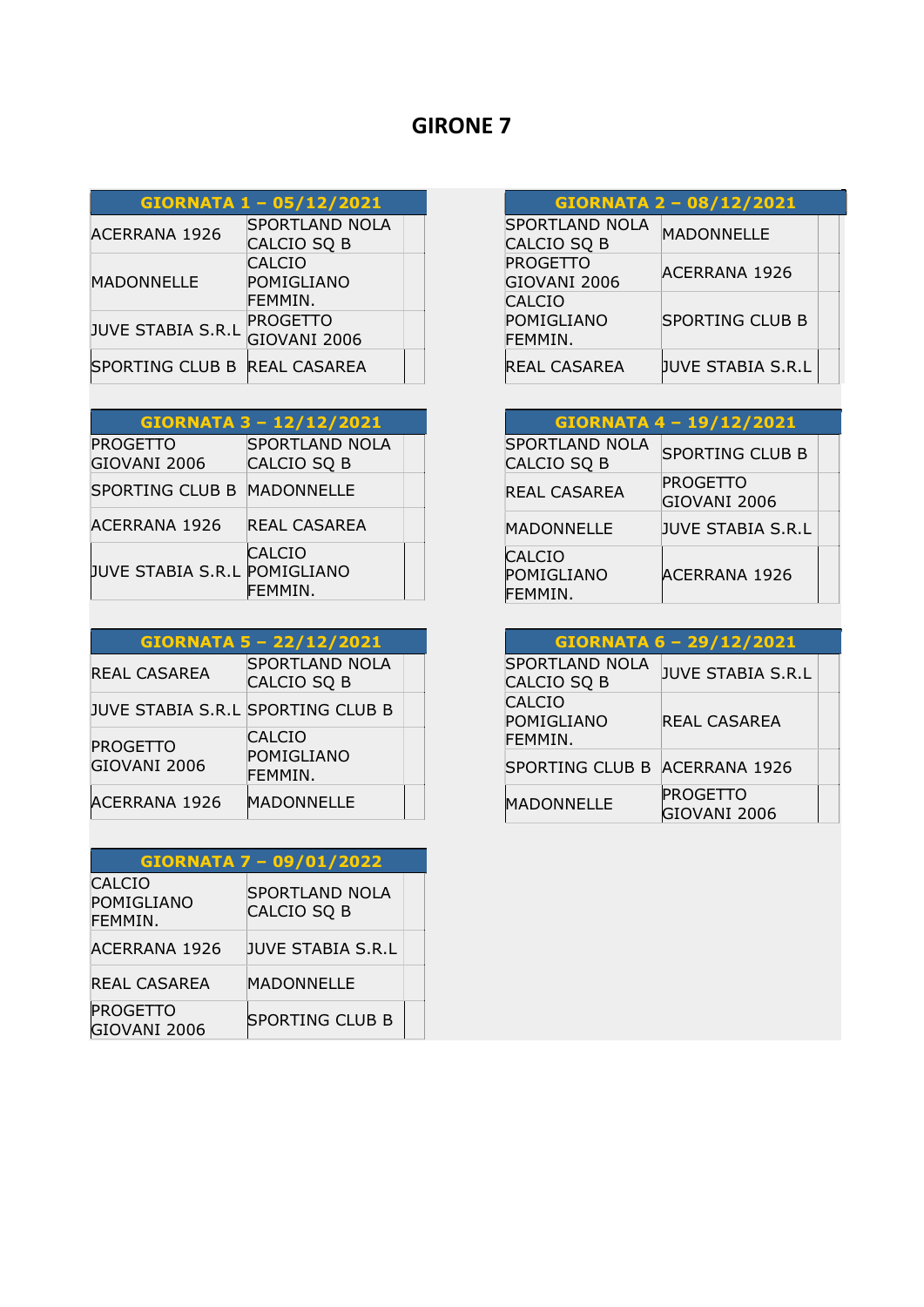| GIORNATA 1 - 05/12/2021                    |                                     |
|--------------------------------------------|-------------------------------------|
| <b>FOOTBALL CLUB</b><br><b>NAPOLI NORD</b> | <b>GIOVENTU</b><br><b>PARTENOPE</b> |
| <b>KING SPORT</b><br><b>NAPOLI</b>         | <b>LAGO PATRIA</b>                  |
| <b>MATERDEI SQ B</b>                       | REAL ANFRA                          |
| <b>SANTIAGO CLUB</b><br><b>PIANURA</b>     | <b>SP. PIANURA</b>                  |

| <b>GIORNATA 3 - 12/12/2021</b>             |                                     |  |
|--------------------------------------------|-------------------------------------|--|
| <b>REAL ANFRA</b>                          | <b>GIOVENTU</b><br><b>PARTENOPE</b> |  |
| <b>SANTIAGO CLUB</b><br><b>PIANURA</b>     | <b>KING SPORT</b><br><b>NAPOLI</b>  |  |
| <b>FOOTBALL CLUB</b><br><b>NAPOLI NORD</b> | <b>SP. PIANURA</b>                  |  |
| <b>MATERDEI SQ B</b>                       | <b>LAGO PATRIA</b>                  |  |

| GIORNATA 5 - 22/12/2021             |                                     |  |
|-------------------------------------|-------------------------------------|--|
| <b>SP. PIANURA</b>                  | <b>GIOVENTU</b><br><b>PARTENOPE</b> |  |
| <b>MATERDEI SQ B</b>                | <b>SANTIAGO CLUB</b><br>PIANURA     |  |
| REAL ANFRA                          | LAGO PATRIA                         |  |
| <b>FOOTBALL CLUB</b><br>NAPOLI NORD | <b>KING SPORT</b><br><b>NAPOLI</b>  |  |

| <b>GIORNATA 7 - 09/01/2022</b>             |                                     |  |
|--------------------------------------------|-------------------------------------|--|
| <b>LAGO PATRIA</b>                         | <b>GIOVENTU</b><br><b>PARTENOPE</b> |  |
| <b>FOOTBALL CLUB</b><br><b>NAPOLI NORD</b> | <b>MATERDEI SQ B</b>                |  |
| <b>SP. PIANURA</b>                         | <b>KING SPORT</b><br><b>NAPOLI</b>  |  |
| <b>REAL ANFRA</b>                          | <b>SANTIAGO CLUB</b><br>PIANURA     |  |

| GIORNATA 2 - 08/12/2021 |                      |  |
|-------------------------|----------------------|--|
| <b>GIOVENTU</b>         | <b>KING SPORT</b>    |  |
| <b>PARTENOPE</b>        | <b>NAPOLI</b>        |  |
| REAL ANFRA              | <b>FOOTBALL CLUB</b> |  |
|                         | NAPOLI NORD          |  |
| <b>LAGO PATRIA</b>      | <b>SANTIAGO CLUB</b> |  |
|                         | PIANURA              |  |
| <b>SP. PIANURA</b>      | MATERDEI SQ B        |  |

| <b>GIORNATA 4-19/12/2021</b>       |                                        |
|------------------------------------|----------------------------------------|
| GIOVENTU<br><b>PARTENOPE</b>       | <b>SANTIAGO CLUB</b><br><b>PIANURA</b> |
| <b>SP. PIANURA</b>                 | REAL ANFRA                             |
| <b>KING SPORT</b><br><b>NAPOLI</b> | <b>MATERDEI SQ B</b>                   |
| <b>LAGO PATRIA</b>                 | <b>FOOTBALL CLUB</b><br>NAPOLI NORD    |

| GIORNATA 6 - 29/12/2021             |                                     |  |
|-------------------------------------|-------------------------------------|--|
| <b>GIOVENTU</b><br><b>PARTENOPE</b> | <b>MATERDEI SQ B</b>                |  |
| LAGO PATRIA                         | <b>SP. PIANURA</b>                  |  |
| <b>SANTIAGO CLUB</b><br>PIANURA     | <b>FOOTBALL CLUB</b><br>NAPOLI NORD |  |
| <b>KING SPORT</b><br><b>NAPOLI</b>  | <b>REAL ANFRA</b>                   |  |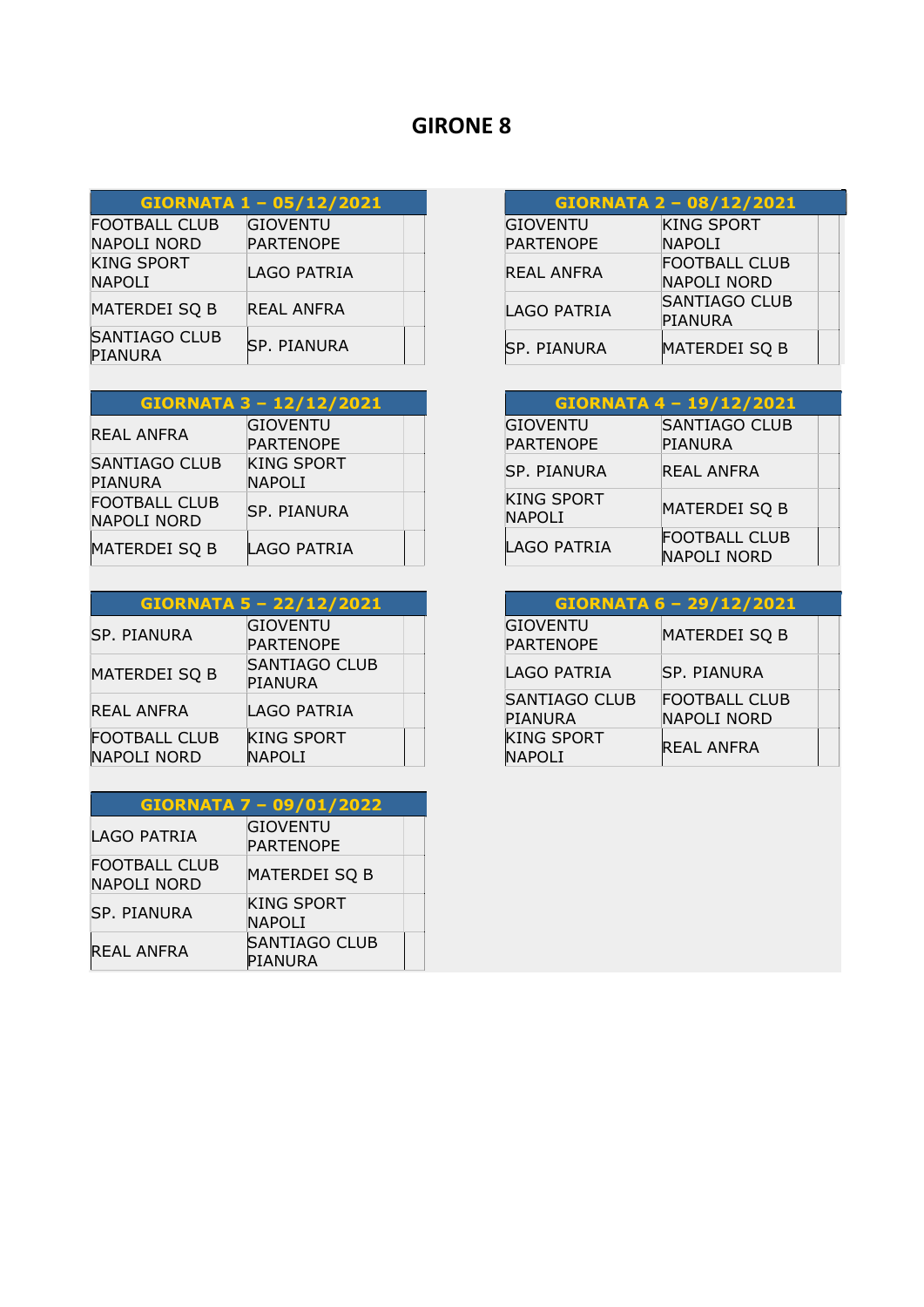| <b>GIORNATA 1 - 05/12/2021</b> |
|--------------------------------|
|--------------------------------|

| PUTEOLANA 1909                     | <b>MATERDEI</b>               |  |
|------------------------------------|-------------------------------|--|
| <b>ARCI UISP</b><br><b>SCAMPIA</b> | REAL CASAREA<br>sq.C          |  |
| S.C. FUORIGROTTA                   | SPORTING CLUB<br>PIANURA SQ B |  |
| POLISPORTIVA<br><b>MURIALDO</b>    | MICRI SQ C                    |  |

| <b>GIORNATA 3 - 12/12/2021</b>           |                                    |
|------------------------------------------|------------------------------------|
| <b>SPORTING CLUB</b><br>PIANURA SQ B     | MATERDEI                           |
| POLISPORTIVA<br><b>MURIALDO</b>          | <b>ARCI UISP</b><br><b>SCAMPIA</b> |
| PUTEOLANA 1909                           | MICRI SQ C                         |
| $\left  \text{S.C. FUORIGROTTA} \right $ | REAL CASAREA                       |

### GIORNATA 5 – 22/12/2021

| MICRI SQ C                           | MATERDEI                           |  |
|--------------------------------------|------------------------------------|--|
| S.C. FUORIGROTTA                     | POLISPORTIVA<br>MURIALDO           |  |
| <b>SPORTING CLUB</b><br>PIANURA SQ B | REAL CASAREA<br>sq.C               |  |
| PUTEOLANA 1909                       | <b>ARCI UISP</b><br><b>SCAMPIA</b> |  |

| <b>GIORNATA 7 - 09/01/2022</b>       |                                    |
|--------------------------------------|------------------------------------|
| <b>REAL CASAREA</b><br>sq.C          | <b>MATERDEI</b>                    |
| PUTEOLANA 1909                       | S.C. FUORIGROTTA                   |
| MICRI SQ C                           | <b>ARCI UISP</b><br><b>SCAMPIA</b> |
| <b>SPORTING CLUB</b><br>PIANURA SQ B | POLISPORTIVA<br>MURIALDO           |

| GIORNATA 2 - 08/12/2021              |                                    |  |
|--------------------------------------|------------------------------------|--|
| <b>MATERDEI</b>                      | <b>ARCI UISP</b><br><b>SCAMPIA</b> |  |
| <b>SPORTING CLUB</b><br>PIANURA SQ B | PUTEOLANA 1909                     |  |
| <b>REAL CASAREA</b><br>sq.C          | POLISPORTIVA<br><b>MURIALDO</b>    |  |
| MICRI SQ C                           | <b>S.C. FUORIGROTTA</b>            |  |

| GIORNATA 4 - 19/12/2021            |                                      |
|------------------------------------|--------------------------------------|
| <b>MATERDEI S</b>                  | POLISPORTIVA<br><b>MURIALDO</b>      |
| MICRI SQ C                         | <b>SPORTING CLUB</b><br>PIANURA SQ B |
| <b>ARCI UISP</b><br><b>SCAMPIA</b> | <b>S.C. FUORIGROTTA</b>              |
| <b>REAL CASAREA</b>                | PUTEOLANA 1909                       |

| GIORNATA 6 - 29/12/2021            |                                      |  |
|------------------------------------|--------------------------------------|--|
| <b>MATERDEI</b>                    | <b>S.C. FUORIGROTTA</b>              |  |
| <b>REAL CASAREA</b><br>sq.C        | MICRI SQ C                           |  |
| POLISPORTIVA<br><b>MURIALDO</b>    | PUTEOLANA 1909                       |  |
| <b>ARCI UISP</b><br><b>SCAMPIA</b> | <b>SPORTING CLUB</b><br>PIANURA SQ B |  |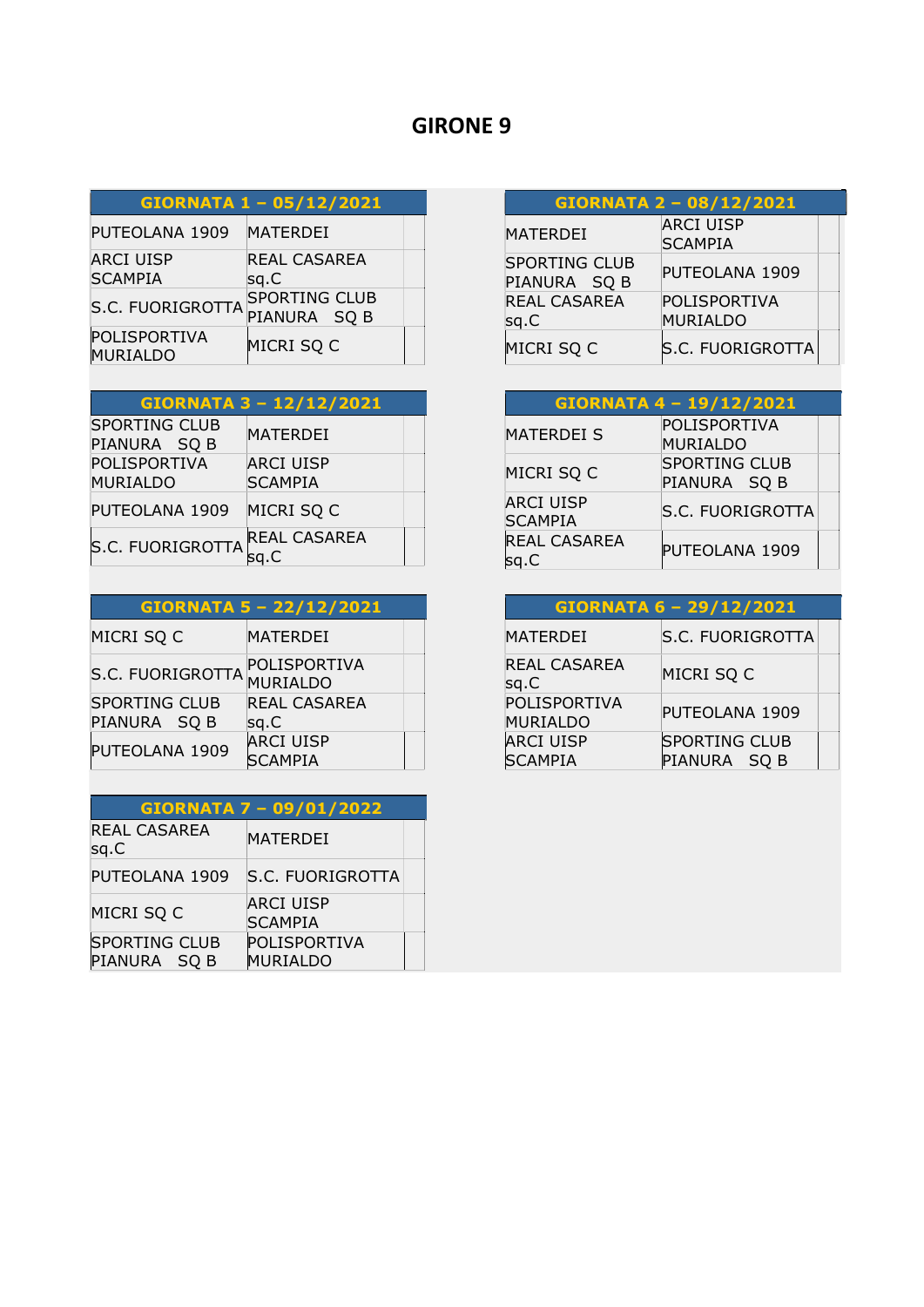| GIORNATA 1 - 05/12/2021 |               |  |
|-------------------------|---------------|--|
| SAVINO SOCCER           | OLIMPIA CLUB  |  |
| <b>SORRENTO B</b>       | <b>TURRIS</b> |  |
| OLIVIERO                | STABIA AC.    |  |
| <b>S ANIELLO</b>        | <b>RIPOSA</b> |  |

| <b>GIORNATA 3 - 12/12/2021</b> |                   |  |
|--------------------------------|-------------------|--|
| STABIA AC.                     | OLIMPIA CLUB      |  |
| <b>S ANIELLO</b>               | <b>SORRENTO B</b> |  |
| SAVINO SOCCER                  | <b>RIPOSA</b>     |  |
| OLIVIERO                       | <b>TURRIS</b>     |  |

| <b>GIORNATA 5 - 22/12/2021</b> |                   |  |
|--------------------------------|-------------------|--|
| <b>RIPOSA</b>                  | OLIMPIA CLUB      |  |
| OLIVIERO                       | <b>S ANIELLO</b>  |  |
| STABIA AC.                     | <b>TURRIS</b>     |  |
| <b>SAVINO SOCCER</b>           | <b>SORRENTO B</b> |  |

| <b>GIORNATA 7 - 09/01/2022</b> |                  |  |
|--------------------------------|------------------|--|
| <b>TURRIS</b>                  | OLIMPIA CLUB     |  |
| SAVINO SOCCER                  | OLIVIERO         |  |
| <b>RIPOSA</b>                  | SORRENTO B       |  |
| STABIA AC.                     | <b>S ANIELLO</b> |  |

| <b>GIORNATA 2 - 08/12/2021</b> |                   |  |
|--------------------------------|-------------------|--|
| OLIMPIA CLUB                   | <b>SORRENTO B</b> |  |
| STABIA AC.                     | SAVINO SOCCER     |  |
| <b>TURRIS</b>                  | S ANIELLO         |  |
| <b>RIPOSA</b>                  | <b>OLIVIERO</b>   |  |

| GIORNATA 4 - 19/12/2021 |                      |  |
|-------------------------|----------------------|--|
| <b>OLIMPIA CLUB</b>     | S ANIELLO            |  |
| <b>RIPOSA</b>           | STABIA AC.           |  |
| <b>SORRENTO B</b>       | OLIVIERO             |  |
| TURRIS                  | <b>SAVINO SOCCER</b> |  |

| GIORNATA 6 - 29/12/2021 |               |  |
|-------------------------|---------------|--|
| OLIMPIA CLUB            | OLIVIERO      |  |
| <b>TURRIS</b>           | <b>RIPOSA</b> |  |
| S ANIELLO               | SAVINO SOCCER |  |
| <b>SORRENTO B</b>       | STABIA AC.    |  |

| GIORNATA 1 - 05/12/2021              |                    |  |
|--------------------------------------|--------------------|--|
| VIRTUS JUNIOR<br><b>NAPOLI</b>       | MS8                |  |
| <b>SANTA MARIA</b><br><b>ASSUNTA</b> | <b>TURRIS B</b>    |  |
| <b>AZZURRI</b>                       | <b>CLUB NAPOLI</b> |  |
| MICRI B                              | <b>RIPOSA</b>      |  |

| <b>GIORNATA 2 - 08/12/2021</b> |                                       |
|--------------------------------|---------------------------------------|
| MS8                            | SANTA MARIA<br>ASSUNTA                |
| <b>CLUB NAPOLI</b>             | <b>VIRTUS JUNIOR</b><br><b>NAPOLI</b> |
| <b>TURRIS B</b>                | MICRI B                               |
| <b>RIPOSA</b>                  | <b>AZZURRI</b>                        |